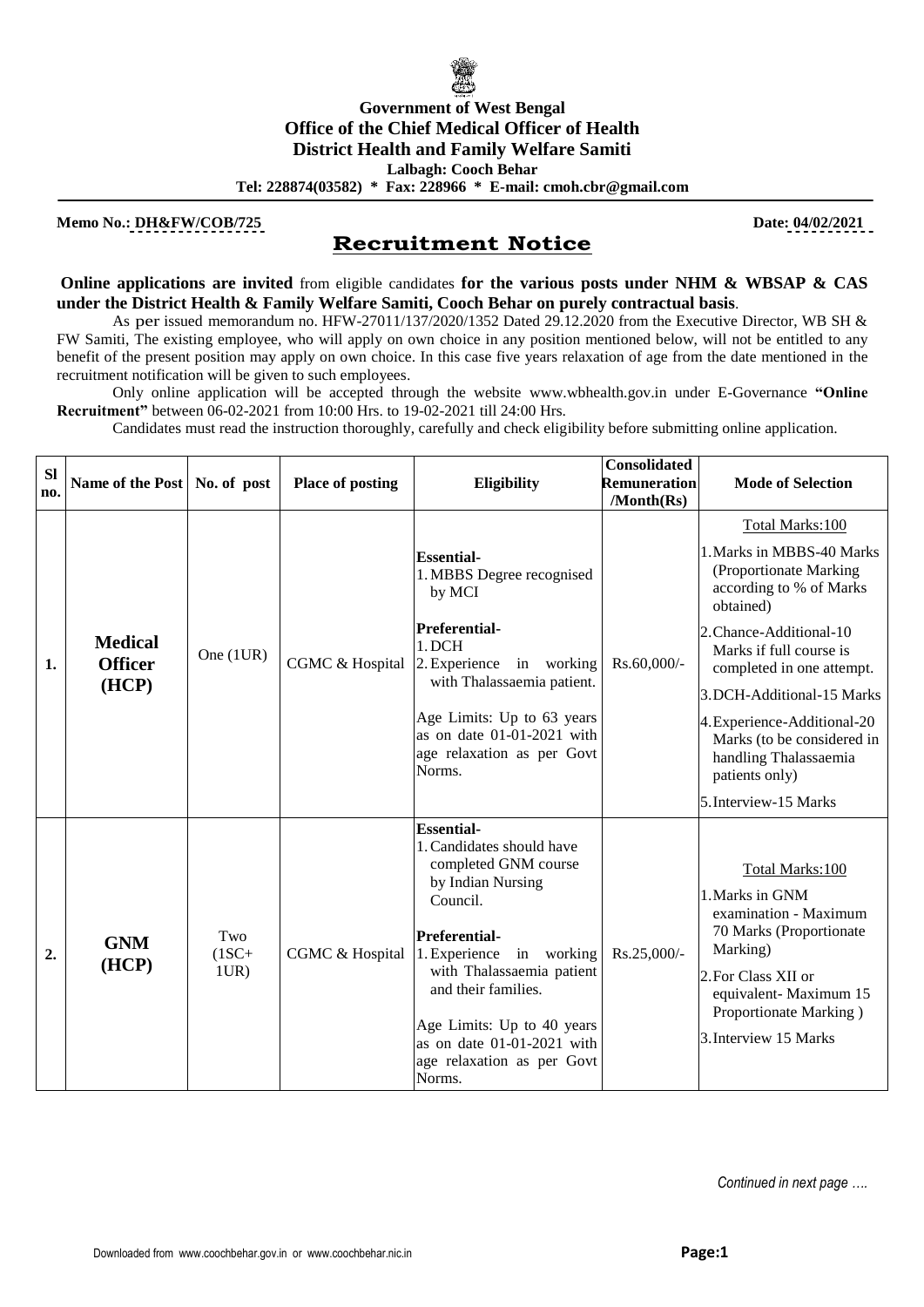| <b>SI</b><br>no. | Name of the Post   No. of post                                               |          | <b>Place of posting</b> | Eligibility                                                                                                                                                                                                                                                                                                                                                                                                                                                                                                                                                                                                                           | <b>Consolidated</b><br>Remuneration<br>/Month(Rs) | <b>Mode of Selection</b>                                                                                                                                                                                                                                                                                                        |
|------------------|------------------------------------------------------------------------------|----------|-------------------------|---------------------------------------------------------------------------------------------------------------------------------------------------------------------------------------------------------------------------------------------------------------------------------------------------------------------------------------------------------------------------------------------------------------------------------------------------------------------------------------------------------------------------------------------------------------------------------------------------------------------------------------|---------------------------------------------------|---------------------------------------------------------------------------------------------------------------------------------------------------------------------------------------------------------------------------------------------------------------------------------------------------------------------------------|
| 3.               | Lab<br><b>Technician</b><br><b>District NCD</b><br><b>Clinic</b><br>(NPCDCS) | One(1UR) | CGMC & Hospital         | <b>Essential-</b><br>1. Higher secondary $(10 + 2)$<br>passed from a recognized<br>board/<br>institute<br>with<br>Physics,<br>Chemistry,<br>Biology/<br>Mathematics<br><b>AND</b> Diploma in Medical<br>Laboratory<br>technology<br>from<br>(DMLT)<br>any<br>institute<br>recognized<br>approved by AICTE.<br>2. Experience-<br>Working experience in a<br>large hospital with a<br>minimum<br>two<br>years<br>experience.<br>3. Basic<br>knowledge<br>of<br>like<br>Word<br>computer<br>processing<br>and<br>Data<br>processing.<br>Age Limits: Up to 40 years<br>as on date 01-01-2021 with<br>age relaxation as per Govt<br>Norms. | Rs.22,000/-                                       | <b>TOTAL MARKS -100</b><br>1. Academic qualification -<br>40 Marks<br>*Madhyamik-10 Marks<br>*HS-10 Marks<br>*DMLT-20 Marks<br>2. Experience - 05 Marks<br>3. Written Examination<br>$(MCQ) - 45$ Marks (for<br>45-objective type of<br>questions, no negative<br>marking.<br>4. Interview- 10 Marks                            |
| 4.               | Counsellor<br><b>District NCD</b><br><b>Clinic</b><br>(NPCDCS)               | One(1UR) | CGMC & Hospital         | <b>Essential-</b><br>1. Bachelor's<br>Degree<br>in<br>Social Science or Degree<br>/Diploma in counselling/<br>Health Education/ Mass<br>Communication<br>2. Experience-<br>At<br>least<br>two<br>year<br>experience of working as<br>a counselor in a health<br>care facility.<br>3. Basic<br>knowledge<br>of<br>like<br>Word<br>computer<br>processing<br>and<br>Data<br>processing.<br>Age Limits: Up to 40 years<br>as on date 01-01-2021 with<br>age relaxation as per Govt<br>Norms.                                                                                                                                             | Rs.20,000 /-                                      | <b>TOTAL MARKS -100</b><br>1. Academic qualification -<br>40 Marks<br>*Madhyamik-10 Marks<br>*HS-10 Marks<br>*Graduation or Diploma-20<br><b>Marks</b><br>2. Experience - 05 Marks<br>3. Written Examination<br>$(MCQ) - 45$ Marks (for<br>45-objective type of<br>questions, no negative<br>marking.<br>4. Interview- 10 Marks |
| 5.               | <b>GNM</b><br><b>NCD Clinic</b><br>(NPCDCS)                                  | One(1UR) | CGMC & Hospital         | <b>Essential-</b><br>1. Candidates should have<br>completed GNM course<br>Indian<br>Nursing<br>by<br>Council.<br><b>Experience-</b><br>1. At<br>least<br>two<br>year<br>experience of working in a<br>hospital,<br>preferably<br>in<br><b>ICU</b><br>Age Limits: Up to 40 years<br>as on date 01-01-2021 with<br>age relaxation as per Govt<br>Norms.                                                                                                                                                                                                                                                                                 | Rs.25,000/-                                       | Total Marks:100<br>1. Marks in GNM<br>examination-Maximum<br>70 Marks (Proportionate<br>Marking)<br>2. For Class XII or<br>equivalent Maximum15<br>(Proportionate Marking)<br>3. Interview-15 Marks                                                                                                                             |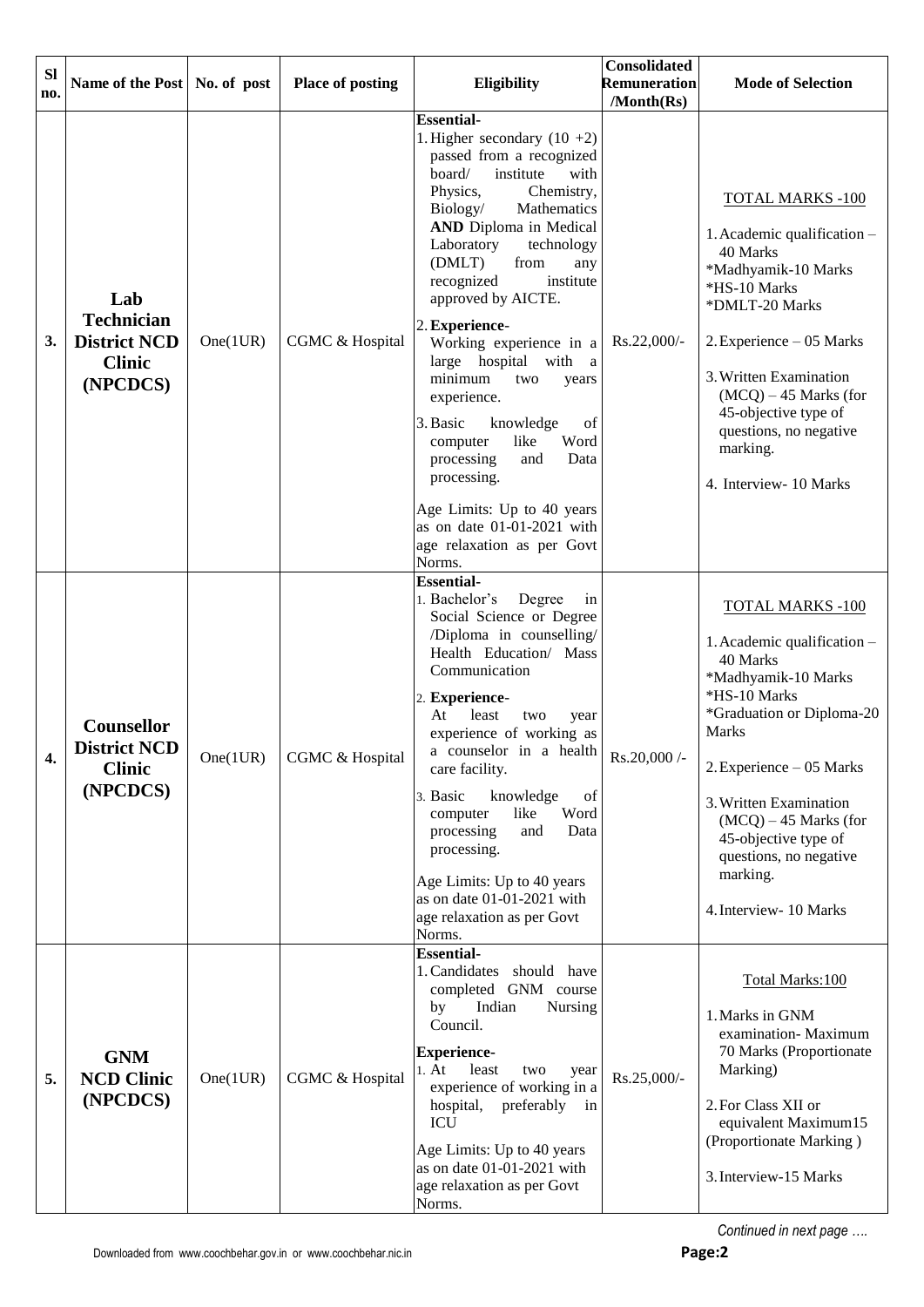| <b>SI</b><br>no. | Name of the Post   No. of post                       |                                                      | <b>Place of posting</b>                                                                                                                                                                                              | Eligibility                                                                                                                                                                                                                                                                                                                                                                                                                                                                                                                                                                                                                                                                                                                                                                                                                                                                                                                                                                                                                                  | Consolidated<br>Remuneration<br>/Month(Rs) | <b>Mode of Selection</b>                                                                                                                                               |
|------------------|------------------------------------------------------|------------------------------------------------------|----------------------------------------------------------------------------------------------------------------------------------------------------------------------------------------------------------------------|----------------------------------------------------------------------------------------------------------------------------------------------------------------------------------------------------------------------------------------------------------------------------------------------------------------------------------------------------------------------------------------------------------------------------------------------------------------------------------------------------------------------------------------------------------------------------------------------------------------------------------------------------------------------------------------------------------------------------------------------------------------------------------------------------------------------------------------------------------------------------------------------------------------------------------------------------------------------------------------------------------------------------------------------|--------------------------------------------|------------------------------------------------------------------------------------------------------------------------------------------------------------------------|
| 6.               | <b>ICTC Lab</b><br><b>Technician</b><br>(WBSAP & CS) | Twelve<br>$(6UR+3SC+$<br>$1ST+1OBC-A$<br>$+1$ OBC-B) | 1.MJN ANC<br>2.MJN<br>3.Dinhata SDH<br>4. Mathabhanga SDH<br>5. Mekhliganj SDH<br>6.Dewanhat BPHC<br>7. Pundibari BPHC<br>8.Haldibar RH<br>9. Sitalkuchi BPHC<br>10.Ghoksadanga<br>11.Sitai<br>12. Ashokbari (MTB-I) | <b>Essential-</b><br>Medical<br>1. Graduate<br>in<br>Laboratory<br>Technology(B.SC)<br>with<br>minimum<br>1<br>year<br>experience<br>after<br>graduation<br><b>OR</b><br>Medical<br>Diploma<br>in<br>Laboratory<br>Technology(DMLT) with<br>minimum<br>2<br>year<br>experience after Diploma.<br>2. Working knowledge in<br>Computer.<br>Age Limits: Up to 60 years<br>as on date 01-01-2021 with<br>age relaxation as per Govt<br>Norms.                                                                                                                                                                                                                                                                                                                                                                                                                                                                                                                                                                                                    | Rs.13,000/-                                | Total Marks -100<br>1. Written (MCQ)-70 Marks<br>(for 70-objective type of<br>questions, no negative<br>marking<br>2. Interview- 20 Marks<br>3. Computer Test-10 Marks |
| 7.               | <b>ICTC</b><br>Counsellor<br>(WBSAP & CS)            | Four<br>$(1SC+2UR+1$<br>ST)                          | 1.Ashokbari<br>$(MTB-I)$<br>2.Sitai<br>3.Dewanhat<br><b>BPHC</b><br>4. Mathabhanga<br><b>SDH</b>                                                                                                                     | <b>Essential-</b><br>1. Post graduate degree<br>diploma in psychology/<br>Social work/ Sociology/<br>Anthropology/<br>Human<br>development/<br>Nursing<br>with minimum 1<br>year<br>experience<br>after<br>PG<br>diploma<br>of<br>degree/<br>working in the field of<br>counseling<br>health<br>in<br>preferably<br>sector<br>in<br><b>HIV/AIDS</b><br><b>OR</b><br>Graduate in psychology/<br>Social work/ Sociology/<br>Anthropology/<br>Human<br>development/<br>Nursing;<br>with minimum 3 years<br>experience<br>after<br>graduation of working in<br>the field of counseling in<br>health sector preferably in<br>HIV/AIDS.<br>the<br>of<br>those<br>(In<br>case<br>recruited<br>from<br>the<br>of<br>community<br>people<br>infected with or affected by<br>8.HIV/AIDS, the experience<br>w9.ill be relaxed to a<br>min10.imum of one year of<br>experience in the field of<br>HIV/AIDS)<br>2. Working knowledge of<br>computers.<br>Age Limits: Up to 60 years<br>as on date 01-01-2021 with<br>age relaxation as per Govt<br>Norms. | Rs.13,000/-                                | Total Marks -100<br>1. Written (MCQ)-70 (for<br>70-objective type of<br>questions, no negative<br>marking.<br>2. Interview-20<br>3. Computer Test-10                   |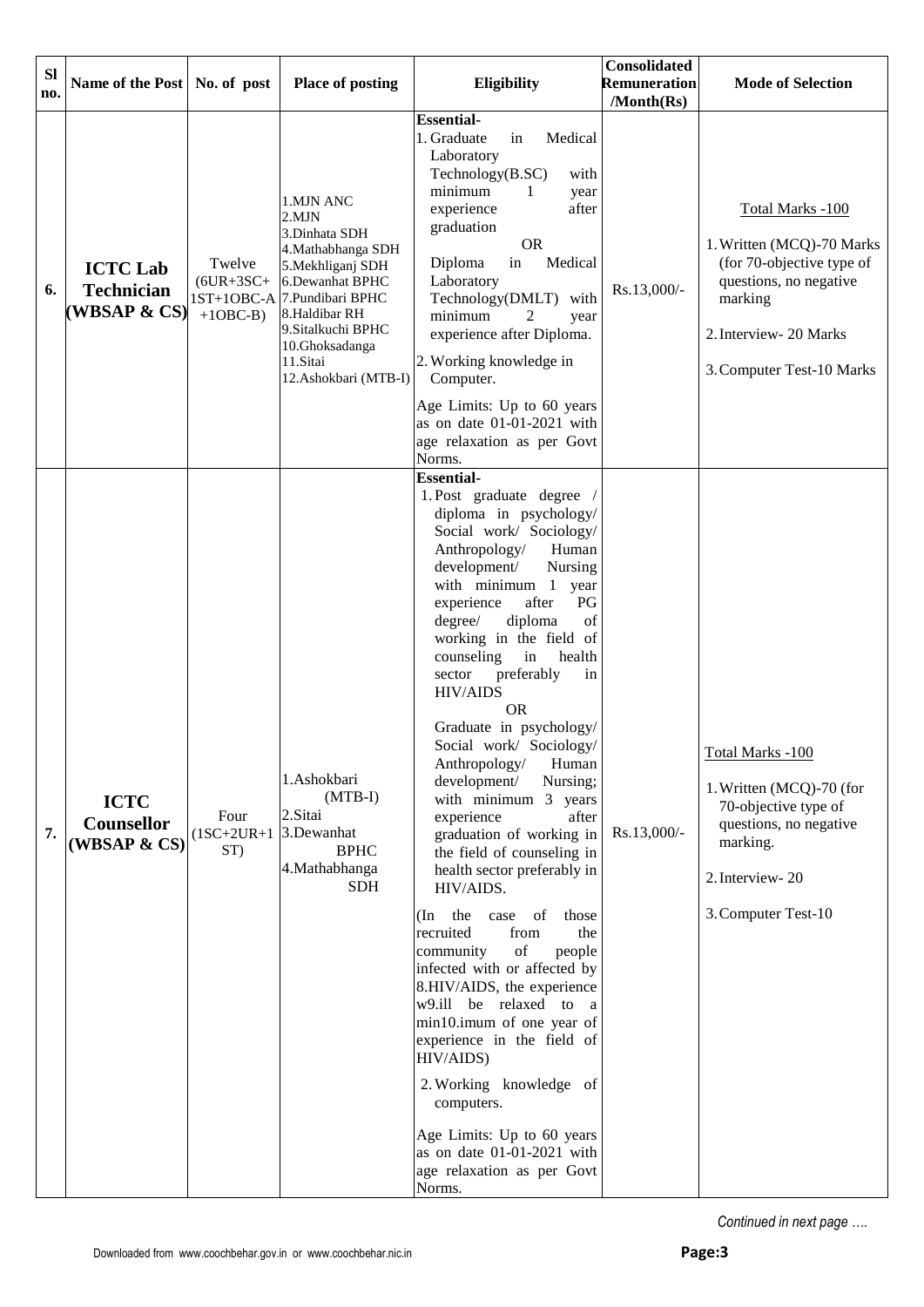| <b>SI</b><br>no. | Name of the Post   No. of post                                 |                 | <b>Place of posting</b>        | <b>Eligibility</b>                                                                                                                                                                                                                                                                                                                                                                                                                                                                                                                                                                                                                                                                                                                                                                                                                                                                                                                                                                                                                                                     | <b>Consolidated</b><br><b>Remuneration</b><br>/Month(Rs)                                 | <b>Mode of Selection</b>                                                                                                                                                                                                                                                                                                                                                                                                          |
|------------------|----------------------------------------------------------------|-----------------|--------------------------------|------------------------------------------------------------------------------------------------------------------------------------------------------------------------------------------------------------------------------------------------------------------------------------------------------------------------------------------------------------------------------------------------------------------------------------------------------------------------------------------------------------------------------------------------------------------------------------------------------------------------------------------------------------------------------------------------------------------------------------------------------------------------------------------------------------------------------------------------------------------------------------------------------------------------------------------------------------------------------------------------------------------------------------------------------------------------|------------------------------------------------------------------------------------------|-----------------------------------------------------------------------------------------------------------------------------------------------------------------------------------------------------------------------------------------------------------------------------------------------------------------------------------------------------------------------------------------------------------------------------------|
| 8.               | <b>GNM</b><br>(ART Centre)                                     | One(1UR)        | CGMC & Hospital                | <b>Essential-</b><br>1. General<br>Nursing<br>and<br>Midwifery course from any<br>recognised<br>by<br>Indian<br>Nursing Council and must<br>be registered with West<br>Bengal Nursing Council Or<br>ANM with min 3 years<br>experience.<br>Preferential-<br>One year experience in dealing<br>with HIV/AIDS cases.<br>Working<br>of<br>knowledge<br>computer and internet.<br>Age Limits: Up to 62 years<br>as on date 01-01-2021 with<br>age relaxation as per Govt<br>Norms.                                                                                                                                                                                                                                                                                                                                                                                                                                                                                                                                                                                         | Rs.13,000/-                                                                              | Total Marks:100<br>1. Marks in GNM<br>examination-Maximum 70<br>Marks(Proportionate<br>Marking)<br>2. For Class XII or<br>equivalent-Maximum<br>15(Proportionate Marking)<br>3. Interview -15 Marks                                                                                                                                                                                                                               |
| 9.               | <b>Part Time</b><br><b>Medical</b><br><b>Officer</b><br>(NUHM) | Two<br>$[2-UR]$ | UPHC-I & UPHC-<br>$\mathbf{I}$ | <b>Essential-</b><br>1. MBBS<br>from<br><b>MCI</b><br>a<br>recognised institute with 1<br>year compulsory internship.<br>Must be registered under<br>West<br>Bengal<br>Medical<br>Council.<br>Age Limits: Up to 64 years<br>as on date 01-01-2021 with<br>age relaxation as per Govt<br>Norms.                                                                                                                                                                                                                                                                                                                                                                                                                                                                                                                                                                                                                                                                                                                                                                         | Rs.24,000/-                                                                              | Total Marks -100<br>1.80 (based on % of marks<br>obtain in the final<br>examination.<br>2. PG Degree-10 Marks/ PG<br>Diploma- 5 Marks<br>3. Experience- 10 Marks<br>* Weightage will be given<br>for higher Qualification.                                                                                                                                                                                                        |
| 10.              | <b>Clinical</b><br>Psychologist/<br>Psychologist<br>(NMHP)     | One(1UR)        | CMOH Office, PH<br>Wing        | <b>Essential-</b><br><b>For Clinical Psychologist</b><br>recognised<br>1. Having<br>$\rm{a}$<br>qualification<br>Clinical<br>in<br>Psychology<br>from<br>an<br>Institution approved<br>and<br>recognised<br>by<br>the<br>Rehabilitation<br>of<br>council<br>constituted<br>under<br>India<br>3<br>of<br>section<br>the<br>Rehabilitation Council of<br>India Act, 1992.<br><b>Or</b><br>Having a Post Graduate Rs.30,000/-per<br>degree in Psychology or<br>Psychology<br>Clinical<br>or<br>applied Psychology and a<br>Master of Philosophy in<br>Clinical<br>Psychology<br>or<br>Medical<br>and<br>Social<br>Psychology obtained after<br>completion of a full time<br>course of two years which<br>includes supervised clinical<br>training from any University<br>recognised by the University<br>Grant<br>Commission<br>established<br>under<br>the<br>University<br>Grant<br>Commision Act, 1956 and<br>approved and recognised by<br>the Rehabilitation Council of<br>India Act, 1992<br>2. Experience no required<br><b>Continuation in next page (Page:5)</b> | month for<br>Clinical<br>Psychologist<br>& Rs. 28,000/-<br>per month for<br>Psychologist | Total Marks -100<br><b>For Clinical Psychologist</b><br>1. Acadamic - 70 Marks<br>*Graduation-30 Marks<br>*Post Graduation-30 Marks<br>*M.Phil-10 Marks<br><b>For Psychologist</b><br>1.Acadamic-70 Marks<br>*Graduation-30 Marks<br>*Post Graduation-40 Marks<br>2. Working Experience-15<br>Marks<br>*Upto 2 Yrs :5 Marks<br>* More than 2 years- upto 3<br>years:10 Marks<br>*Above 3 years:15 Marks<br>3. Interview -15 Marks |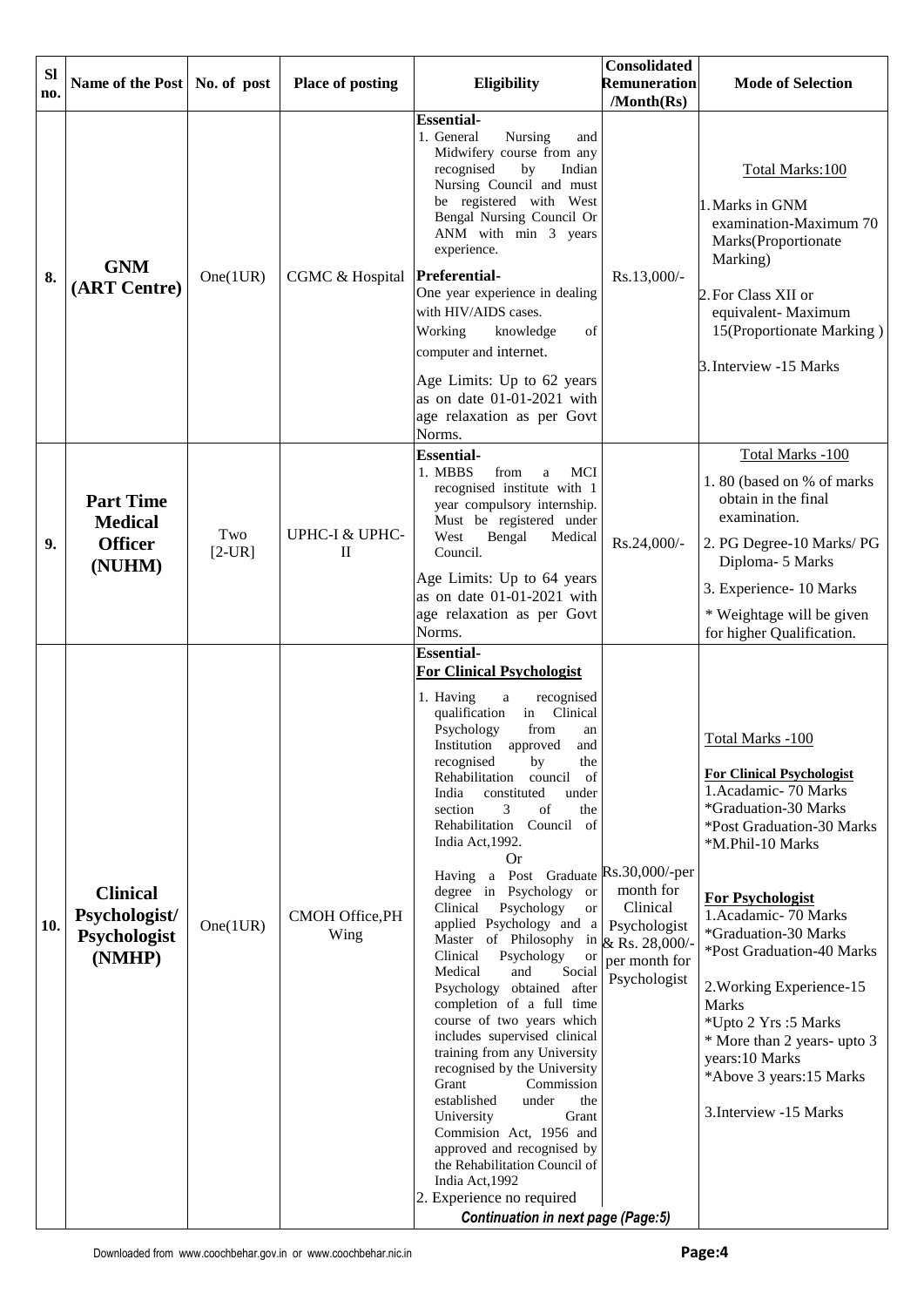| (Continuation from<br>previous page)                       |          |                                            | 1. Master in<br>Psychology<br>recognised<br>from<br>any<br>Institution<br>post qualification training<br>/revelent experience from<br>any recognised institution.                                                                                                                                                                                                                                      |                         |                                                                                                                                                                                                                                                                                                                                                                                                                                                             |
|------------------------------------------------------------|----------|--------------------------------------------|--------------------------------------------------------------------------------------------------------------------------------------------------------------------------------------------------------------------------------------------------------------------------------------------------------------------------------------------------------------------------------------------------------|-------------------------|-------------------------------------------------------------------------------------------------------------------------------------------------------------------------------------------------------------------------------------------------------------------------------------------------------------------------------------------------------------------------------------------------------------------------------------------------------------|
| <b>Clinical</b><br>Psychologist/<br>Psychologist<br>(NMHP) |          |                                            | <b>Preferential-</b><br>Preference will be given to<br>Clinical if<br>not suitable<br>candidate<br>found<br>then<br>Psychologist<br>will<br>be<br>considered.                                                                                                                                                                                                                                          |                         |                                                                                                                                                                                                                                                                                                                                                                                                                                                             |
|                                                            |          |                                            | Age Limits: Up to 40 years<br>as on date 01-01-2020 with<br>age relaxation as per Govt<br>Norms.                                                                                                                                                                                                                                                                                                       |                         |                                                                                                                                                                                                                                                                                                                                                                                                                                                             |
|                                                            |          |                                            | <b>Essential-</b><br>1. Higher Secondary (10+2)<br>or its equivalent                                                                                                                                                                                                                                                                                                                                   |                         | <b>TOTAL MARKS -100</b><br>1. Academic qualification -                                                                                                                                                                                                                                                                                                                                                                                                      |
| <b>Peer Support</b><br>(NVHCP)                             | One(1UR) | CGMG & Hospital                            | <b>Desirable Criteria-</b><br>2. A<br>person<br>preferably<br>with<br>suffering<br><sub>or</sub><br>from<br>recovered<br>the<br>disease( hepatitis B<br>or<br>hepatitis C)<br>3. Candidate should<br>have<br>proficiency<br>in<br>local<br>language and working<br>knowledge in English.<br>Age Limits: Up to 40 years<br>as on date 01-01-2020 with<br>age relaxation as per Govt<br>Norms.           | Rs.10,000/-             | 85 Marks<br>*Class 10 or Equivalent -<br>40Marks(Proportionate<br>marking i.e. obtained in the<br>examination excluding<br>additional or forth subject<br>$*40/100$<br>*Class 12 or Equivalent-45<br>Marks(Proportionate<br>marking i.e. obtained in the<br>examination excluding<br>additional or forth subject<br>$*45/100$<br>2. Interview- 15Marks                                                                                                      |
| <b>Female</b><br><b>Counsellor AH</b><br>(RKSK)            | One(1UR) | Anywhere in Cooch<br><b>Behar District</b> | <b>Essential-</b><br>1. Graduate in Psychology/<br>Social Work/ Sociology/<br>Anthropology/<br>Human<br>Development.<br><b>Desirable-</b><br>2. Post graduate(MA/MSC)<br>Psychology,<br>Social<br>in<br>Work/<br>Sociology/<br>Anthropology/<br>Human<br>Development<br>3. Conversant in MS-Office<br>Age Limits: Up to 40 years<br>as on date 01-01-2020 with<br>age relaxation as per Govt<br>Norms. | Rs.20,000/-             | <b>TOTAL MARKS -100</b><br>1. Academic qualification -<br>40<br>*Madhyamik-10 Marks<br>*HS-10 Marks<br>*Graduation-10 Marks<br>*Post Graduation-10 Marks<br>2. Experience $-05$ (in<br>Government Health Sector<br>only.<br>*1 Marks for each complete<br>year of experience,<br>maximum $5, <1$ years-0<br>*Weightage for experience<br>in related field up to 5 years.<br>3. Written Examination<br>$(MCQ)$ -45<br><b>Marks</b><br>4. Interview- 10 Marks |
|                                                            |          |                                            |                                                                                                                                                                                                                                                                                                                                                                                                        | 2. Minimum Three months |                                                                                                                                                                                                                                                                                                                                                                                                                                                             |